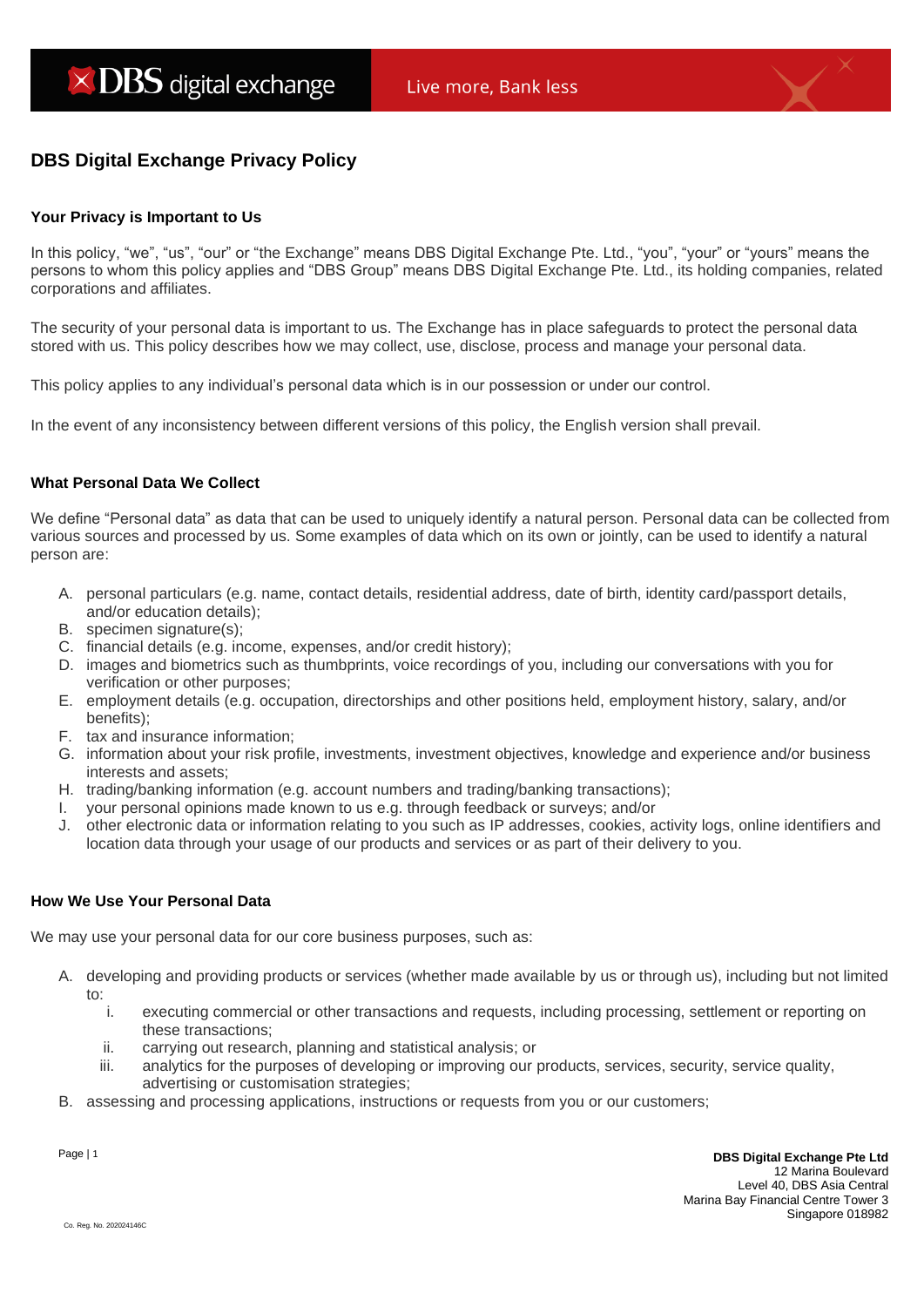$\times$  DBS digital exchange

- C. communicating with you, including providing you with updates on changes to products and services (whether made available by us or through us) including any additions, expansions, suspensions and replacements of or to such products and services and their terms and conditions;
- D. managing our infrastructure, business operations and complying with internal policies and procedures;
- E. responding to queries or feedback;
- F. addressing or investigating any complaints, claims or disputes or breaches of the the rules of the Exchange;
- G. verifying your identity for the purposes of providing products or services;
- H. conducting credit checks, screenings or due diligence checks as may be required under applicable law, regulation or directive;
- I. complying with all applicable laws, regulations, rules, directives, orders, instructions, guidance and requests from any local or foreign authorities, including regulatory, governmental, tax and law enforcement authorities or other authorities;
- J. monitoring products and services provided by or made available through us;
- K. complying with obligations and requirements imposed by us from time to time by any credit bureau or credit information sharing services of which we are a member or subscriber;
- L. creating and maintaining risk related models;
- M. financial reporting, regulatory reporting, management reporting, risk management, audit and record keeping purposes;
- N. enabling any actual or proposed assignee or transferee, participant or sub-participant of the Exchange's rights or obligations to evaluate any proposed transaction;
- O. enforcing obligations owed to us;
- P. in connection with performance of duties when seeking consultancy or professional advice, including legal advice; and/or
- Q. administering benefits or entitlements in connection with our relationship with you, including the administration of loyalty, rewards programmes, lucky draws, and/or sending gifts and awards.

In addition to the above purposes, we may also use personal data for purposes set out in the terms and conditions that govern our relationship with you or our customer.

# **Use of Personal Data for Marketing Purposes**

We may use your personal data to offer you products or services, including special offers, promotions, contests or entitlements that may be of interest to you or for which you may be eligible. Such marketing messages may be sent to you in various modes including but not limited to electronic mail, direct mailers, short message service, telephone calls, facsimile and other mobile messaging services. In doing so, we will comply with the Personal Data Protection Act of Singapore (PDPA) and other applicable data protection and privacy laws, such as the European Union General Data Protection Regulation (GDPR).

In respect of sending telemarketing messages to your Singapore telephone number via short message service, telephone calls (voice or video), facsimile and other mobile messaging services, please be assured that we shall only do so if

- i. You have provided your clear and unambiguous consent in writing or other recorded form for us to do so;
- ii. you have not indicated to us in our ongoing relationship that you do not wish to receive telemarketing messages sent to your Singapore telephone number and you have not registered that number with the National Do Not Call Registry.

We may, as part of our ongoing relationship with you, send marketing messages to you. You may at any time request that we stop contacting you for marketing purposes via selected or all modes.

To find out more on how you can change the way we use your personal data for marketing purposes, please contact us (please see the "How to contact us" section below).

Nothing in this section shall vary or supersede the terms and conditions that govern our relationship with you.

Page | 2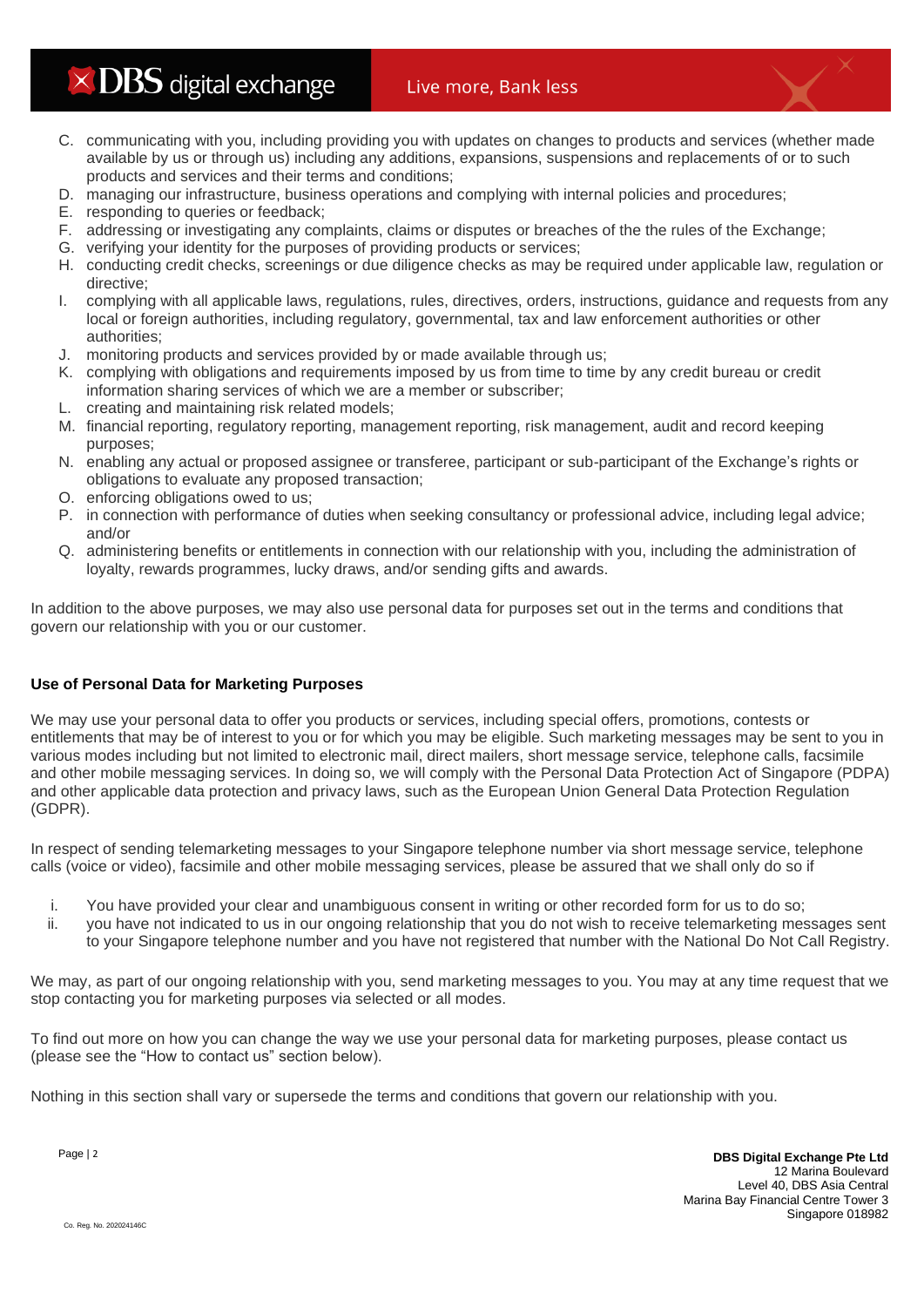#### **Disclosure and Sharing of Personal Data**

We may from time to time and in compliance with all applicable laws on data privacy, disclose your personal data to any personnel of DBS Group or to third parties, whether located in Singapore or elsewhere, in order to carry out the purposes set out above. Please be assured that when we disclose your personal data to such parties, we require them to ensure that any personal data disclosed to them are kept confidential and secure.

An example of such sharing would be for the purposes of providing or offering products or services that might be of interest to you based on your collected information or other data relating to your interactions with DBS Group, our partners or vendors.

For more information about the third parties with whom we share your personal data, you may, where appropriate, wish to refer to the agreement(s) and/or terms and conditions that govern our relationship with you or our customer. You may also contact us for more information (please see the "How to contact us" section below).

We wish to emphasise that the Exchange does not sell personal data to any third parties and we shall remain fully compliant of any duty or obligation of confidentiality imposed on us under the applicable agreement(s) and/or terms and conditions that govern our relationship with you or our customer or any applicable law.

We may transfer, store, process and/or deal with your personal data outside Singapore. In doing so, we will comply with the PDPA and other applicable data protection and privacy laws, such as the GDPR.

#### **Cookies and Related Technologies**

Our web sites and mobile applications ("apps" or an "app") use cookies. A cookie is a small text file placed on your computer or mobile device when you visit a web site or use an app. Cookies collect information about users and their visit to the web site or use of the app, such as their Internet protocol (IP) address, how they arrived at the web site (for example, through a search engine or a link from another web site) and how they navigate within the web site or app. We use cookies and other technologies to facilitate your internet sessions and use of our apps, offer you products and/or services according to your preferred settings, track use of our web sites and apps and to compile statistics about activities carried out on our web sites and/or through our apps.

A pixel tag, also known as a web beacon, is an invisible tag placed on certain pages of our web site but not on your computer. Pixel tags are usually used in conjunction with cookies and are used to monitor the behaviour of users visiting the web site.

You may set up your web browser to block cookies which will in turn disable the pixel tags from monitoring your web site visit. You may also remove cookies stored from your computer or mobile device. However, do note that if you enable blocking of cookies and pixel tags, it may limit certain features and functions in your use of our web sites.

#### **Other Web Sites**

Our web sites may contain links to other web sites which are not maintained by the Exchange. This privacy policy only applies to the web site of the Exchange. When visiting these third party web sites, you should read their privacy policies which will apply to your use of the web sites.

# **Retention of Personal Data**

Your personal data is retained as long as the purpose for which it was collected remains and until it is no longer necessary for any other legal or business purposes.